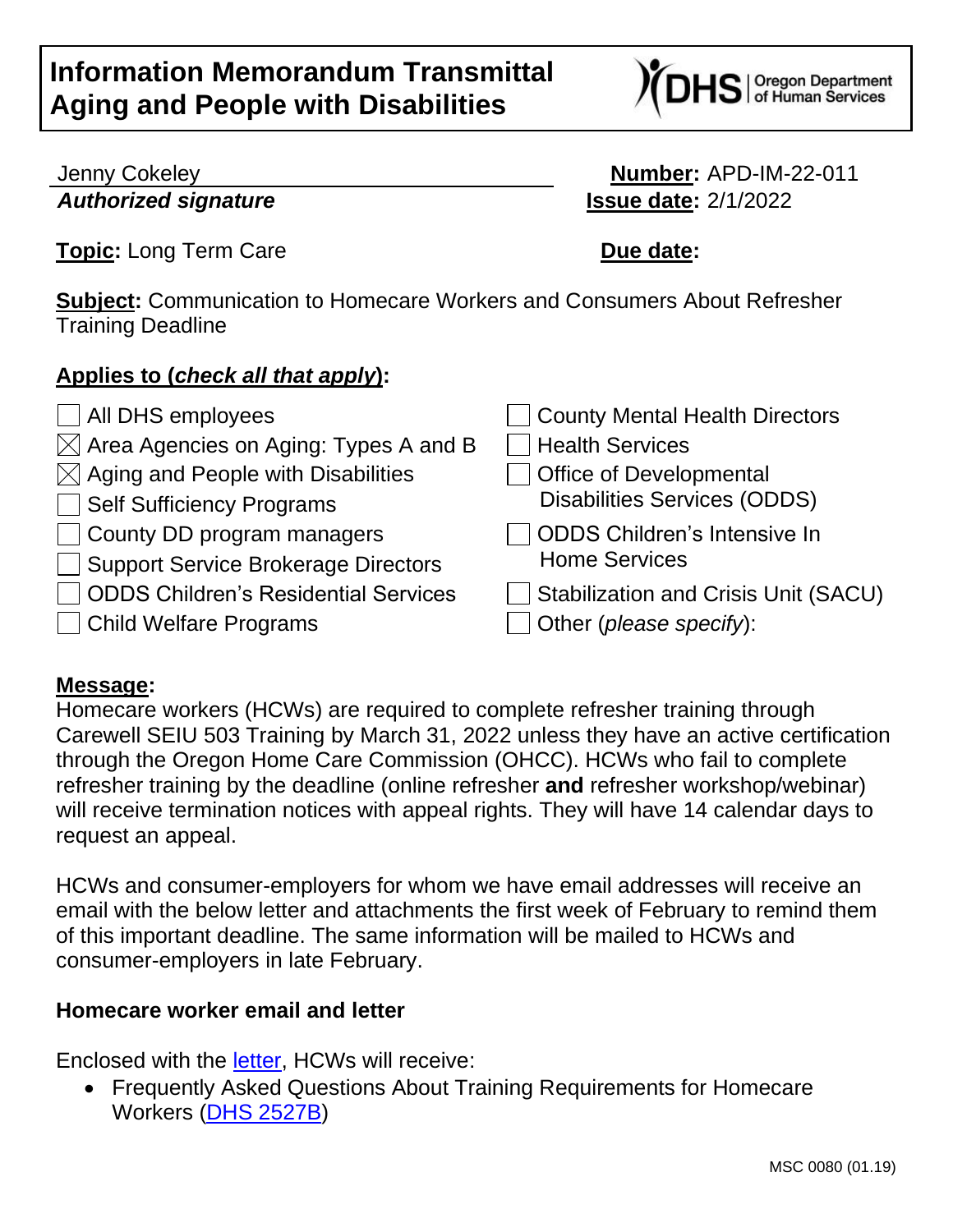- Required Homecare and Personal Support Worker Training flyer [\(DHS 3132\)](https://sharedsystems.dhsoha.state.or.us/DHSForms/Served/de3132.pdf)
- Timeline for Required Homecare and Personal Support Worker Training (DHS) [2519B\)](https://sharedsystems.dhsoha.state.or.us/DHSForms/Served/de2519b.pdf)

The letter and materials will be mailed to HCWs in English and are available in Arabic, Simplified Chinese, Somali, Spanish, Russian, and Vietnamese.

#### **Consumer-employer email and letter**

Enclosed with the [letter,](https://sharedsystems.dhsoha.state.or.us/DHSForms/Served/se1129544c.pdf) consumer-employers will receive:

- Frequently Asked Questions About Training Requirements for Consumers (DHS) [2527A\)](https://sharedsystems.dhsoha.state.or.us/DHSForms/Served/de2527a.pdf)
- Required Homecare and Personal Support Worker Training flyer [\(DHS 3132\)](https://sharedsystems.dhsoha.state.or.us/DHSForms/Served/de3132.pdf)

The letter and materials will be mailed to consumer-employers in Arabic, English, Simplified Chinese, Somali, Spanish, Traditional Chinese, Russian, and Vietnamese and in alternate formats.

Translated HCW and consumer-employer letters and materials are available on [OHCC's website.](https://www.oregon.gov/dhs/SENIORS-DISABILITIES/HCC/Pages/Senate-Bill-1534-Updates.aspx)

#### **Tips for local APD/AAA staff who receive questions from HCWs and consumers:**

- Please review the letter and material so you are familiar with the content.
- Ask them to review the materials they received in the mail, especially the FAQ.
- Ask them to visit the OHCC or Carewell SEIU 503 Training websites.
- Encourage them to listen to the OHCC Connections podcast found at [https://blubrry.com/ohcc\\_podcast/.](https://blubrry.com/ohcc_podcast/)
- If they have questions about requirements, please ask them to contact the provider relations unit at 1-800-241-3013.
- If they receive a termination notice, please have them contact the policy analyst on the termination notice.
- If they have questions about registering for training, please ask them to contact Carewell SEIU 503 Training by visiting<https://www.carewellseiu503.org/training/> or calling 1-844-503-7348.
- Discuss the option of an Employer Resource Connection referral for consumeremployers who may need assistance finding new workers.
- If they have a question about the status of their OHCC certification, direct them to contact OHCC by email at [certifications.ohcc@dhsoha.state.or.us](mailto:certifications.ohcc@dhsoha.state.or.us) or submit a request to OHCC online at [https://forms.office.com/g/untNXn1Vmi.](https://forms.office.com/g/untNXn1Vmi)